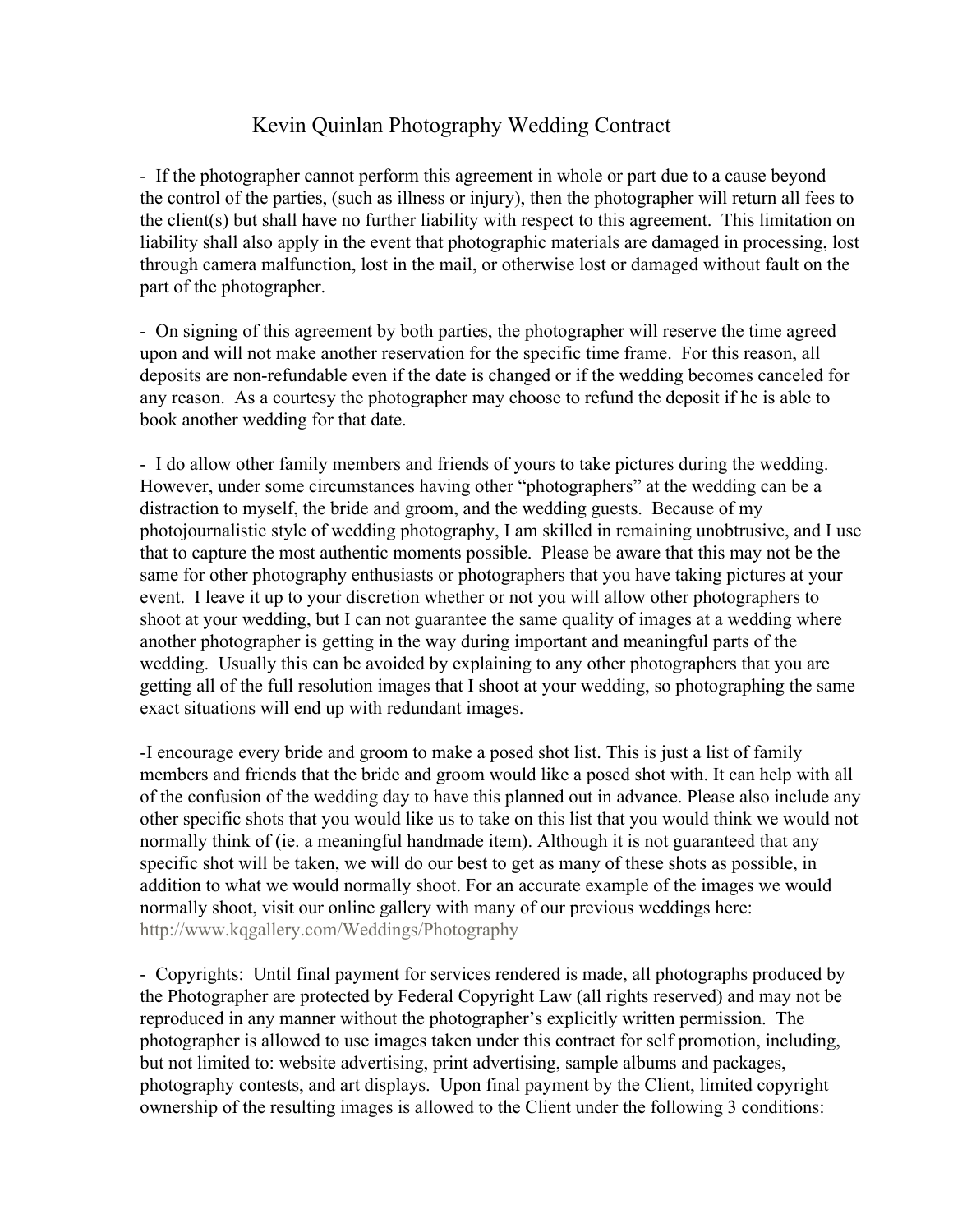1. The digital images and / or prints are the property of the Client for personal use and for the purposes of the reproduction and giving of photographs to friends and relatives.

2. Images may be used on personal web sites as long as a copyright notice appears near the images stating that they were taken by Kevin Quinlan.

3. The Client must obtain written permission from and compensate Kevin Quinlan prior to the Client or its friends and relatives publishing or selling the photographs for profit.

| Bride and Groom's Name                                                                                               |  |  |
|----------------------------------------------------------------------------------------------------------------------|--|--|
|                                                                                                                      |  |  |
| Street Address Continued:                                                                                            |  |  |
| City: State: Zip Code:                                                                                               |  |  |
| Home Phone: 1997                                                                                                     |  |  |
|                                                                                                                      |  |  |
| $E-mail:$                                                                                                            |  |  |
| <b>Wedding Day Details:</b>                                                                                          |  |  |
|                                                                                                                      |  |  |
|                                                                                                                      |  |  |
| Location and Time to Meet Before the Ceremony __________________________________                                     |  |  |
| <u> 1989 - Johann Barbara, marka masjid a shekara ta 1989 - An tsara ta 1989 - An tsara ta 1989 - An tsara ta 19</u> |  |  |
| Ceremony:                                                                                                            |  |  |
| Start Time                                                                                                           |  |  |
| End Time                                                                                                             |  |  |